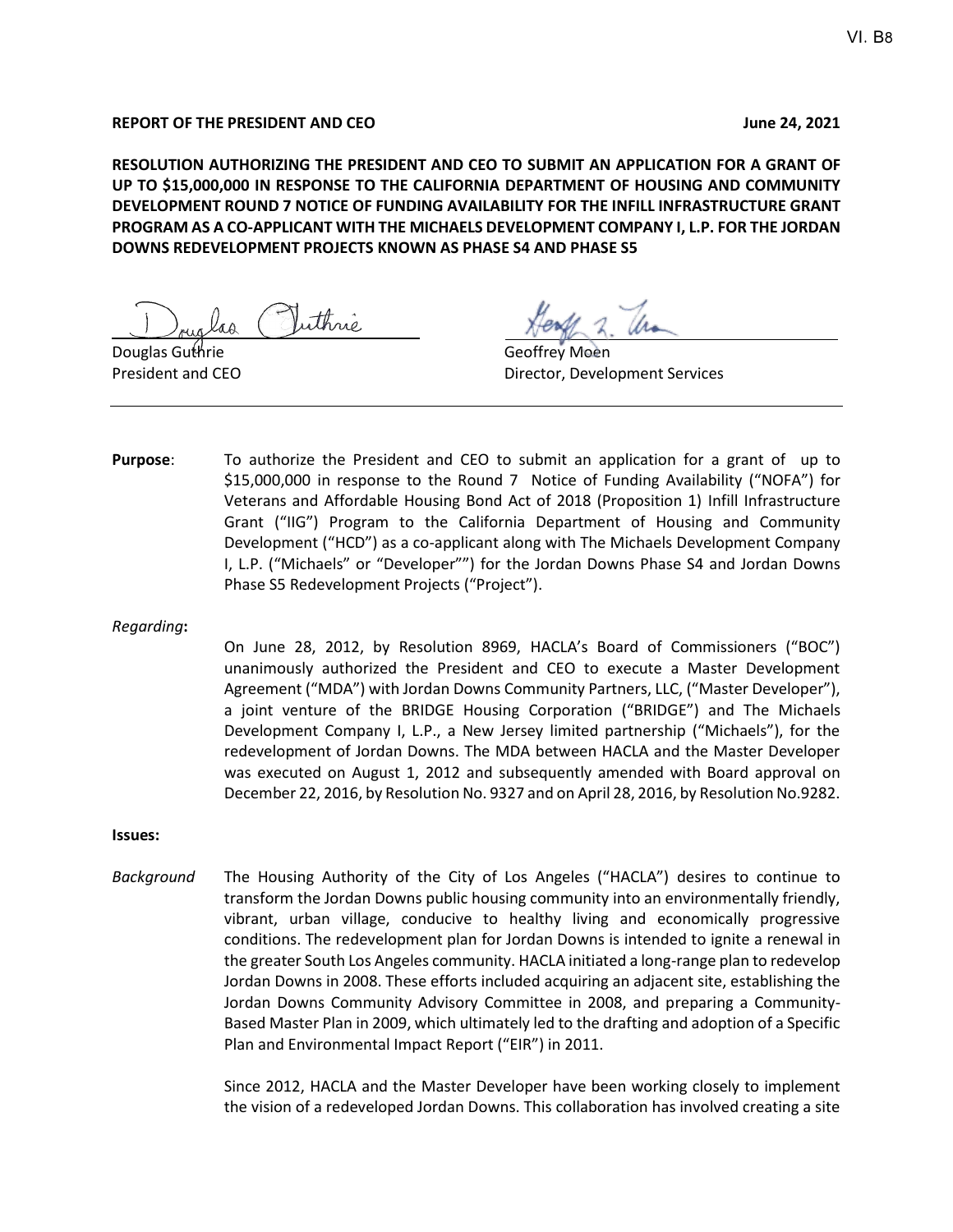plan and architectural studies and pursuing competitive and non-competitive financing for each phase. Phase 1A was completed by BRIDGE, delivered 115 apartment units to the community and is now 100% occupied. Michaels completed Phase 1B, a 135-unit residential development in October 2020 which will finalize lease up in June 2021. Area H, an 80-unit residential development and Phase S3, a 93-unit residential development are under construction with tentative completion projected in November 2021 and March 2022 respectively. Phase S2 has completed demolition and is expected to achieve a financial closing by June 25, 2021 with expected construction start date of July 2021 and completion in March 2023.

#### *IIG Grant Program:*

HACLA and the Master Developer seek funding for the redevelopment of Jordan Downs through a variety of private and public sources, including Federal, State and Local agencies. The State of California, through HCD, issued a NOFA dated May 12, 2021 making available approximately \$160 million in IIG Program grant funding for projects that facilitate the development of infill housing.

The IIG Program implements Chapter 2 of Part 12 of Division 31 of the Health and Safety Code Commencing with Health and Safety Code Section 53545.13, which established the Infill Incentive Grant Program of 2007. Under the IIG Program, grants are available to support projects involving infrastructure improvements in support of higher-density affordable and mixed-income housing, and mixed-use infill development projects. Specific eligible improvements include development or reconstruction of parks or open space, water, sewer or other utility service improvements, streets, roads, parking structures, transit linkages, transit shelters, traffic mitigation features, sidewalks and streetscape improvements. The IIG Program is administered by HCD.

The IIG Program requested funds are comprised of an up to \$15,000,000 grant. The developer Michaels, agrees to indemnify, defend and hold harmless the Housing Authority from and against any claims, judgments, losses liabilities, costs and/or expenses, including any claims that may arise with respect to the portion of the IIG grant application and certificates executed by the Housing Authority.

Jordan Downs Phase S4 will be a newly constructed 90-unit development with ground floor community/management space located at the intersection of  $102<sup>nd</sup>$  Street and Grape Street.

Jordan Downs Phase S5 will be a newly constructed 84-unit development with ground floor community/management space and commercial space located at the intersection of 102<sup>nd</sup> Street and Lou Dillon Street.

HACLA and Michaels desire to submit to HCD an IIG Program application for a total grant amount up to \$15,000,000. Approximately \$1,400,000 of the grant amount being requested will be applied towards HACLA demolition costs, with the remainder applied by Michaels towards the projects eligible infrastructure costs associated with the developments.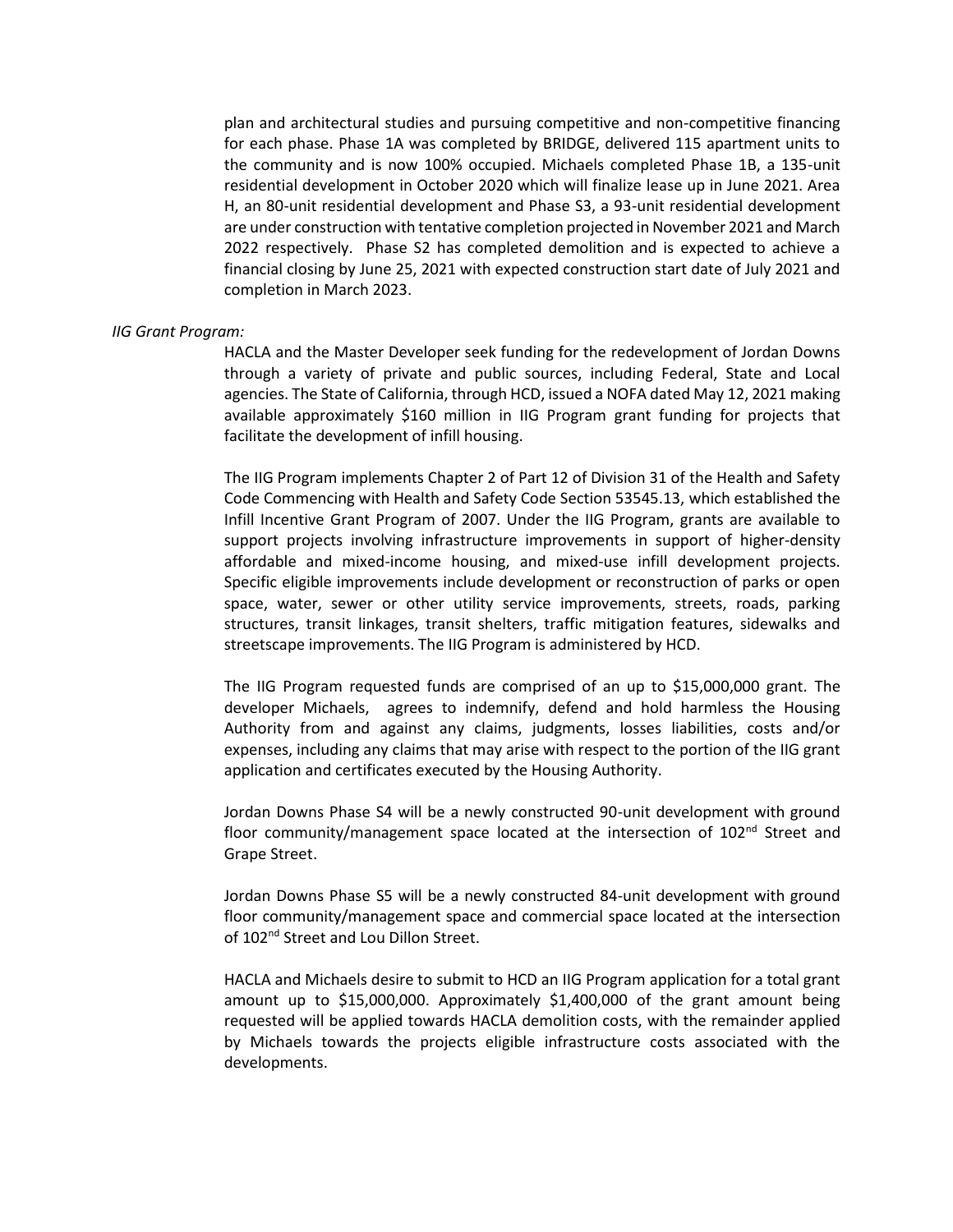HACLA as co-applicant would be acting in a similar role as it has for the prior round Phase S2 and Phase S3 IIG grant applications. As co-applicants HACLA will be a co-signor to the HCD standard agreement and related contractual documents such as the HCD disbursement agreement related to the grant expenditures and the projects funded. As the direct grant awardee HACLA would be responsible for the grant monitoring for compliance with the conditions and milestones contained in the HCD standard agreement, any required reporting and progress draw requests for reimbursements during the construction period. HACLA would provide a loan to the Phase S4 and Phase S5 partnerships for these grant funds evidenced promissory notes and deeds of trust.

The funds would be available as soon as the standard agreement and disbursement agreements were signed (upon financial closing) for the awarded project and the work requesting reimbursement was completed. Specific to this IIG round the guidelines state that projects must start within 2 years of their award and should be completed within 3 years of the award. Extensions in the future may be possible, but that will be on a project by project basis. This timeline fits within the projected timeline for Phase S4 and S5 to secure additional financing sources and close financing projected.

The IIG Program funding will support four elements in the Jordan Downs Revitalization including (1) the demolition of 16 residential structures, (2) the construction of Phase S4 Project which includes 20 one bedroom units, 38 two bedroom units, 28 three bedroom units, 2 four bedroom units and 2 five bedroom units, approximately 9,000 square feet of community Space/ management space, (3) construction of the Phase S5 Project which includes 20 one bedroom units, 38 two bedroom units, 20 three bedroom units, 4 four bedroom units, 2 five bedroom units and approximately 5,000 square feet of community Space/ management space and under 5,000 square feet of commercial space comprised of an early childhood education center and live-work residential commercial units, and (4) the construction of an approximately 0.5 acre park located between the two residential phases.

## **Vision Plan: PLACE Strategy #1: Stabilize the physical and financial viability of the conventional public housing portfolio.**

The development of Phase S4 (90-units) and S5 (84-units) will allow for the construction of new housing units. This will include fifty-six (56) and forty (40) replacement housing units for Phase S4 and S5 respectively. This development will further HACLA's goals of improving its affordable housing stock as well as improved ADA-compliant, modern, sustainably designed, and amenitized units. This action will help HACLA extend the life of critical, deeply affordable housing in the City of Los Angeles to serve existing public housing residents and future income-qualified households from HACLA's active public housing and Section 8 wait lists as well as the community of Watts.

**Funding:** The Chief Administrative Officer confirms the following:

*Source of Funds:* No funds are required for this action.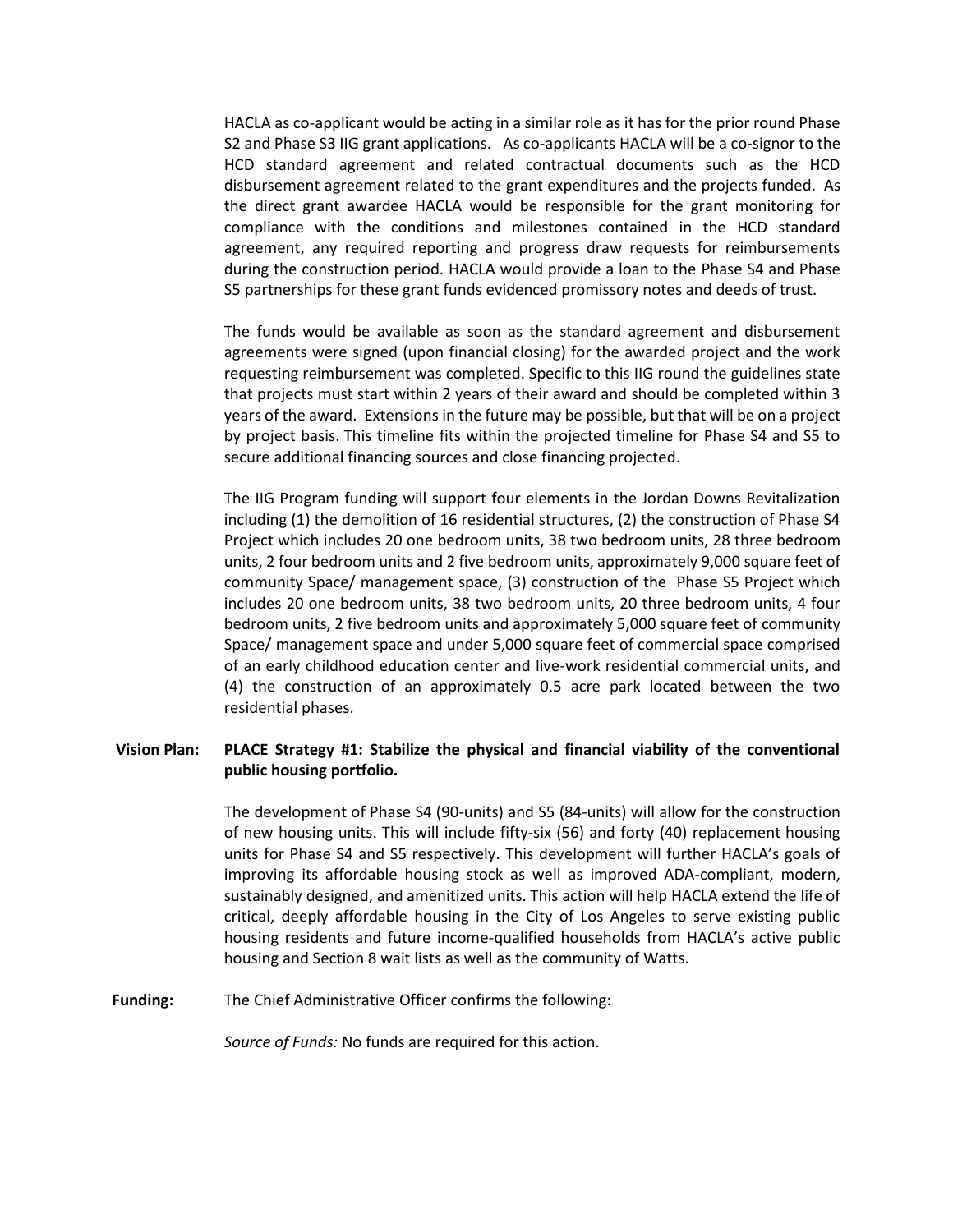*Budget and Program Impact:* The IIG grant funds if successfully awarded will contribute to the financing sources necessary for the development of Phase S4 and S5 providing 174 new housing units in the Jordan Downs Redevelopment area.

### **Environmental Review:**

- *CEQA:* The City of Los Angeles is the lead agency for the Jordan Downs Redevelopment for purposes of the California Environmental Quality Act ("CEQA"). The City of Los Angeles, acting through its City Planning Department, approved a larger project under the Jordan Downs Urban Village Specific Plan (1,800 residential units; up to 250,000 square feet of commercial/retail/office plus up to 20,000 square feet of community-service retail and services in mixed use buildings; a network of parks totaling 8.9 acres; and new community facilities), and its associated Environmental Impact Report ("EIR") and required findings on April 17, 2013 (ENV-2010-32-EIR). Two addendums to the EIR were prepared on January 11, 2016 and April 4, 2016 respectively to address additional impacts not considered in the EIR as the result of a proposed Specific Plan Amendment. On April 14, 2016, the City Planning Commission found based on the whole of the administrative record that no subsequent or supplemental EIR or negative declaration was required. The phase S4 and S5 redevelopment as contemplated in their current conceptual plans provided to HACLA is consistent with the Specific Plan and its Amendment (CPC-2015- 3990-GPA-ZC-SP), however, the final plans will be reviewed by the BOC at such time as it considers the Ground Lease and Disposition and Development Agreement and a final design and construction drawings are complete to ensure consistency. Phase S4 and S5 will be subject to the imposition of various measures contained in the Specific Plan's conditions of approval, including Mitigation Monitoring.
- *NEPA:* Pursuant to 24 CFR Part 58, the City of Los Angeles, through its Housing and Community Investment Department ("HCIDLA"), serves as the environmentally responsible entity in preparation of the Environmental Assessment and Finding of No Significant Impact (EA/FONSI) for the Jordan Downs Public Housing Community Project. The EA/FONSI was circulated for public review on June 13, 2014 through July 2, 2014. On December 22, 2015 a technical memorandum was prepared to review any changes to the project description. Based on this memorandum HCID/LA found that changes to the project description did not result in changes to the conclusion of the EA/FONSI. On February 11, 2016, HUD's Field Office Director issued approval of HACLA's Request for Release of Funds and Environmental Certification.

#### **Section 3:** Not Applicable

## **Attachments:**

- 1. Resolution
- 2. Jordan Downs Site Map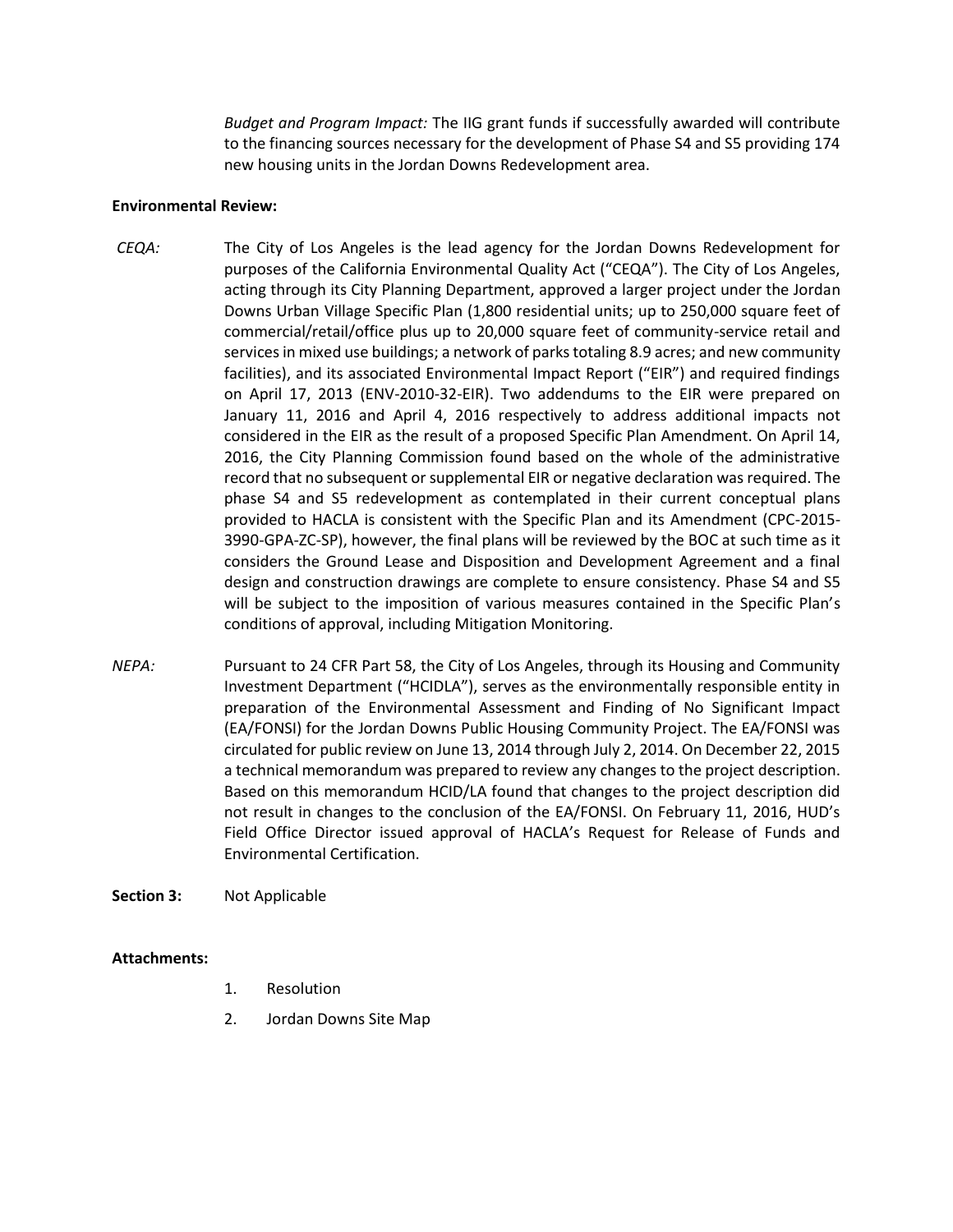# **ATTACHMENT 1.**

# **RESOLUTION**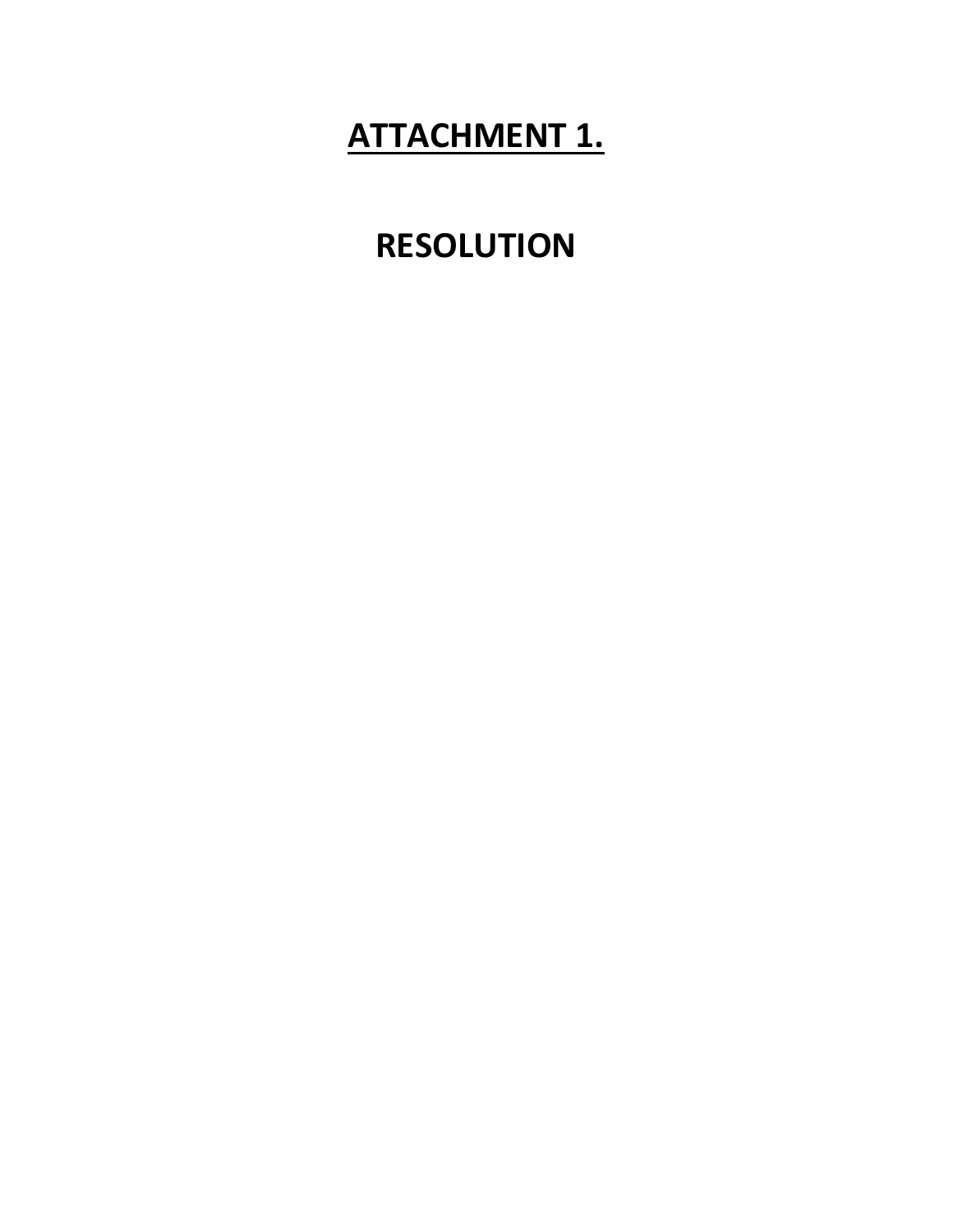## **RESOLUTION NO. \_\_\_\_\_\_\_\_\_**

**RESOLUTION AUTHORIZING THE PRESIDENT AND CEO TO SUBMIT AN APPLICATION FOR A GRANT OF UP TO \$15,000,000 IN RESPONSE TO THE CALIFORNIA DEPARTMENT OF HOUSING AND COMMUNITY DEVELOPMENT'S ROUND 7 NOTICE OF FUNDING AVAILABILITY FOR THE INFILL INFRASTRUCTURE GRANT PROGRAM AS A CO-APPLICANT WITH THE MICHAELS DEVELOPMENT COMPANY I, L.P. FOR THE JORDAN DOWNS REDEVELOPMENT PROJECTS KNOWN AS PHASE S4 AND PHASE S5**

**WHEREAS**, the Housing Authority of the City of Los Angeles (the "Housing Authority") is authorized pursuant to the Housing Authorities Law (Sections 34200 *et seq.* of the California Health and Safety Code) (the "Act") to conduct business for any of its corporate purposes;

**WHEREAS,** the Housing Authority and The Michaels Development Company I, L.P. ("Developer") desire to redevelop the existing Jordan Downs Phase S4 and Phase S5 site ("Project") within the current public housing project located within the larger Jordan Downs community at the intersection of 102nd street and Grape in the Watts neighborhood of Los Angeles. The Phase S4 project will consist of a newly constructed 90 unit development with 80 parking spaces and approximately 9,000 square feet of community/management space and Phase S5 will consist of a newly constructed 84 unit development with 67 parking spaces, approximately 5,000 square feet of community/management space and approximately 5,000 square feet of leasable commercial space with close proximity to the "Central Park;

**WHEREAS**, the Housing Authority and the Developer seek funding for the Project through a variety of private and public sources, including Federal, State and Local agencies;

**WHEREAS**, the State of California, through its Housing and Community Development Department ("HCD") has issued a Notice of Funding Availability dated May 12, 2021 ("NOFA"), under the Infill Infrastructure Grant (IIG) Program established under Chapter 2 of Part 12 of Division 31 of the Health and Safety Code commencing with Health and Safety Code section 53545., which authorizes HCD to approve funding allocations utilizing monies made available by the State Legislature, subject to the terms and conditions of the statute and the IIG Guidelines implemented on May 12, 2021;

**WHEREAS**, the Housing Authority as Co-Applicant and the Developer as Applicant desire to submit an application and receive an allocation of funds through the IIG Program for the Jordan Downs Phase S4 and S5 Projects;

**WHEREAS**, the HCD is authorized to approve funding allocations for the IIG Program, subject to the terms and conditions of the NOFA, Program Guidelines, Application Package, and the HCD Standard Agreement and HCD is authorized to administer the approved funding allocations of the IIG Program and

**WHEREAS,** the Housing Authority is an Eligible Applicant under the IIG Program and wishes to apply for an IIG grant amount not to exceed \$15,000,000 to develop infrastructure in support of the affordable housing under the described NOFA;

**WHEREAS**, the Housing Authority and the Developer as co-applicants, shall be subject to the terms and conditions as specified in the HCD Standard Agreement and funds are to be used for eligible project expenditures;

**WHEREAS**, IIG Grant Funds are to be used for eligible project expenditures to be identified in the HCD Standard Agreement;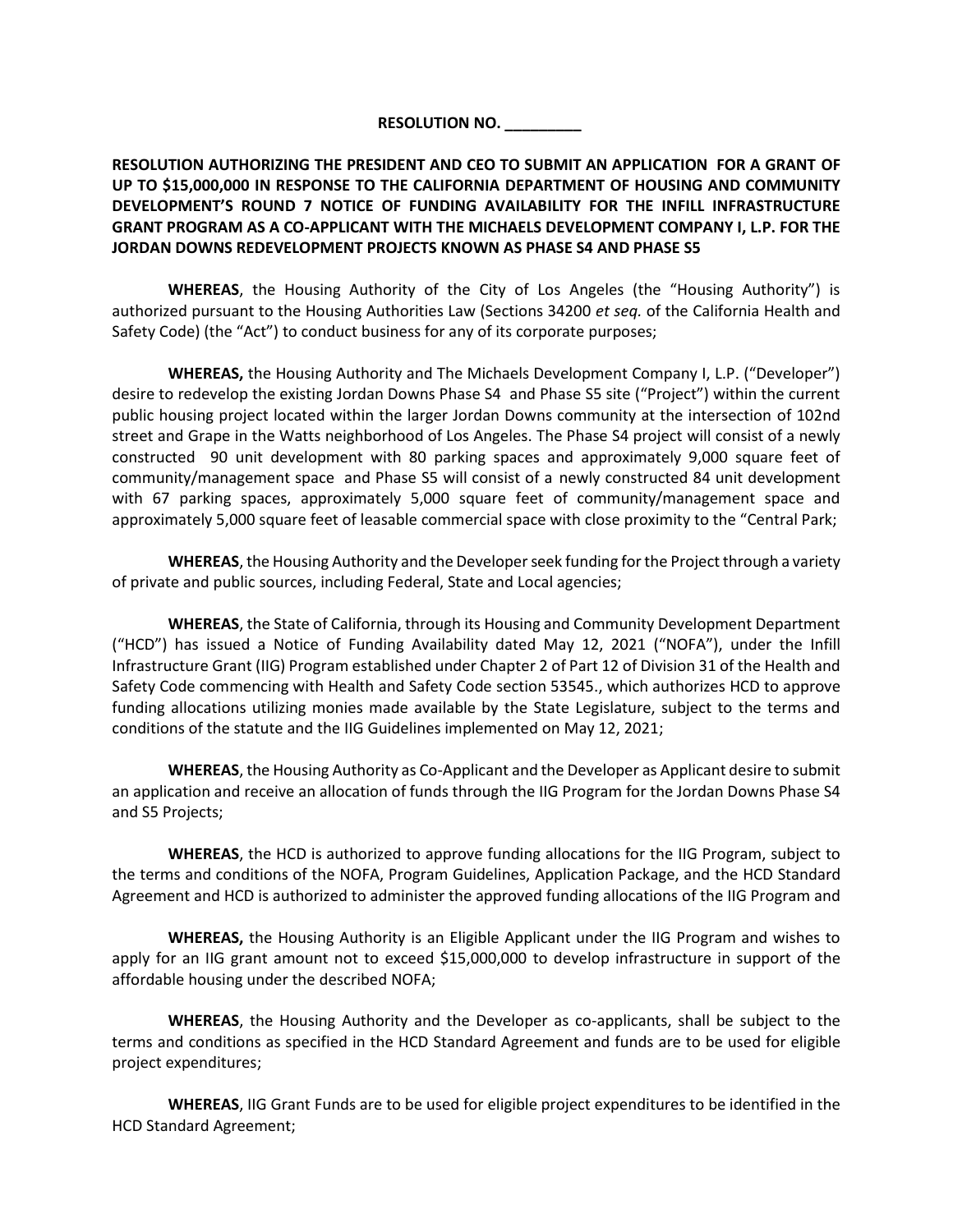**WHEREAS**, the HACLA and the Developer, as co-applicants, hereby agree to use the funds for eligible capital asset(s) in the manner presented in the application as approved by HCD and in accordance with the NOFA and Program Guidelines and Grant Application Package.

### **NOW, THEREFORE, BE IT RESOLVED THAT**:

The Board of Commissioners authorizes the President and CEO, or designee ("Designated Officers") to:

- 1. Apply for and submit to HCD, as co-applicant with the The Michaels Development Company I, L.P., the IIG Program application in response to the NOFA dated May 12, 2021, for the 2020-2021 Fiscal Year in a total grant amount up to \$15,000,000 for eligible Project improvements ("IIG Grant") in furtherance of the redevelopment of Phase S4 and Phase S5 projects of the Jordan Downs Public Housing community, to submit and execute any other documents, certifications or information requested by HCD and to execute any and all documents and approvals that may be required to complete the application and effectuate the intent of this resolution, as approved by legal counsel, all on behalf of the HACLA.
- 2. Enter into, execute, and deliver a State of California Standard Agreement ("Standard Agreement") with HCD if the application is approved and awarded in a grant amount up to \$15,000,000, and any and all other documents required or deemed necessary or appropriate to secure the IIG Program funds from HCD, and all amendments thereto and in order to evidence the IIG Grant, the HACLA's obligations related thereto, HCD's security, and execute a disbursement agreement and certain other documents required by HCD as security for evidence of, or pertaining to, the IIG Grant (collectively, the "IIG Documents").
- 3. Agree to use the funds for eligible improvements in the manner presented in the application as approved by the HCD and in accordance with the NOFA and Program Guidelines and Application Package and hold the HACLA to the terms and conditions as specified in the Standard Agreement.
- 4. Execute in the name of the HACLA the IIG Program Application Package and the IIG Program Documents as required by HCD for participation in the IIG Program.

**BE IT FURTHER RESOLVED** that the Designated Officers of HACLA referred to above are as follows:

| <b>Name</b>     | Title                                 |
|-----------------|---------------------------------------|
| Douglas Guthrie | President and Chief Executive Officer |
| Marlene Garza   | Chief Administrative Officer          |
| Jenny Scanlin   | Chief Development Officer             |
| Margarita Lares | <b>Chief Programs Officer</b>         |

**BE IT FURTHER RESOLVED** that this Resolution shall take effect immediately.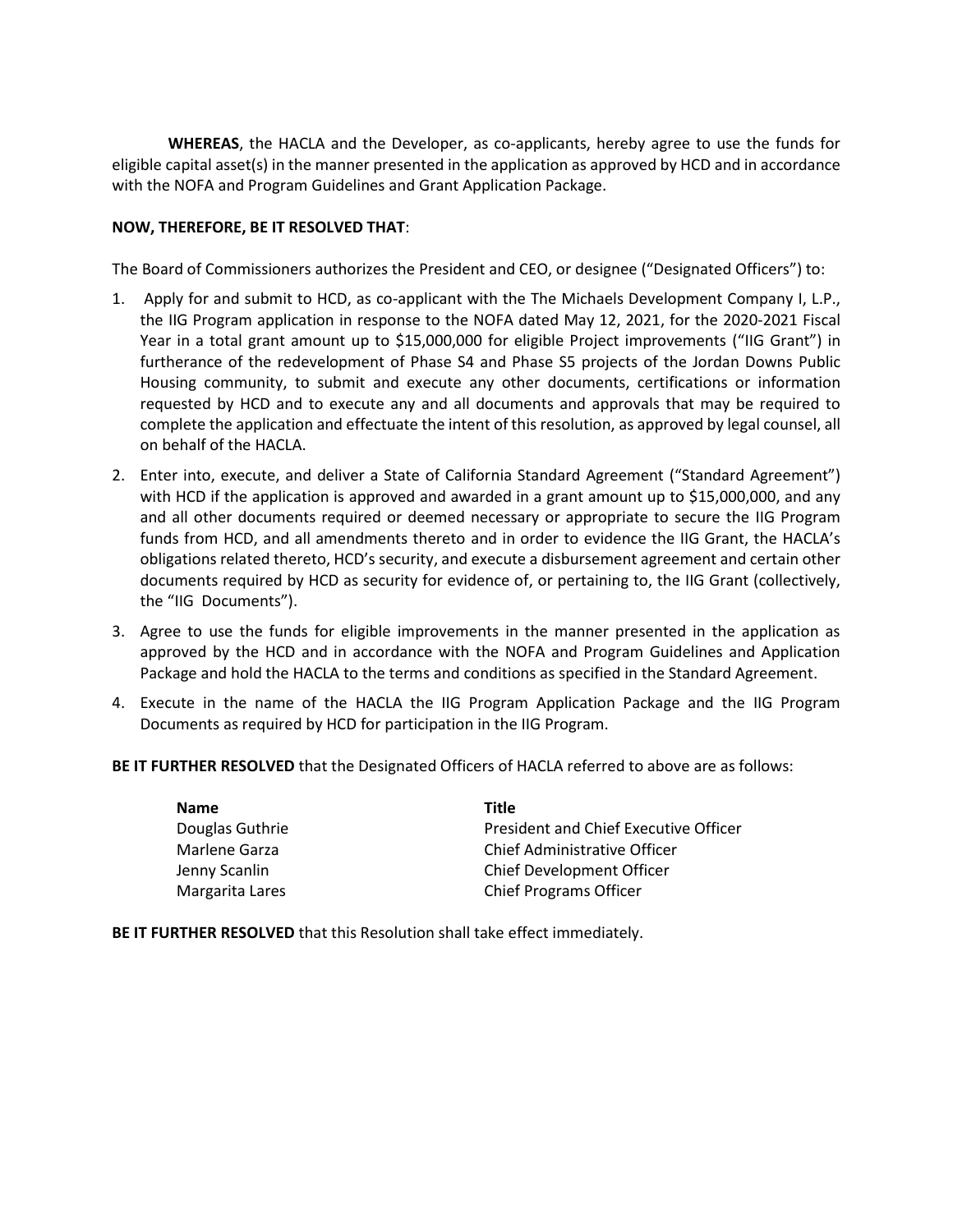PASSED AND ADOPTED by the HACLA of the City of Los Angeles this 24<sup>th</sup> day of June 2021.

APPROVED AS TO FORM: NOW THE HOUSING AUTHORITY OF THE CITY OF LOS ANGELES

BY: \_\_\_\_\_\_\_\_\_\_\_\_\_\_\_\_\_\_\_\_\_\_\_\_\_\_\_ BY: \_\_\_\_\_\_\_\_\_\_\_\_\_\_\_\_\_\_\_\_\_\_\_\_\_\_\_\_\_\_\_ JAMES JOHNSON, GENERAL COUNSEL CIELO CASTRO, CHAIRPERSON

DATE ADOPTED: \_\_\_\_\_\_\_\_\_\_\_\_\_\_\_\_\_\_\_\_\_\_\_\_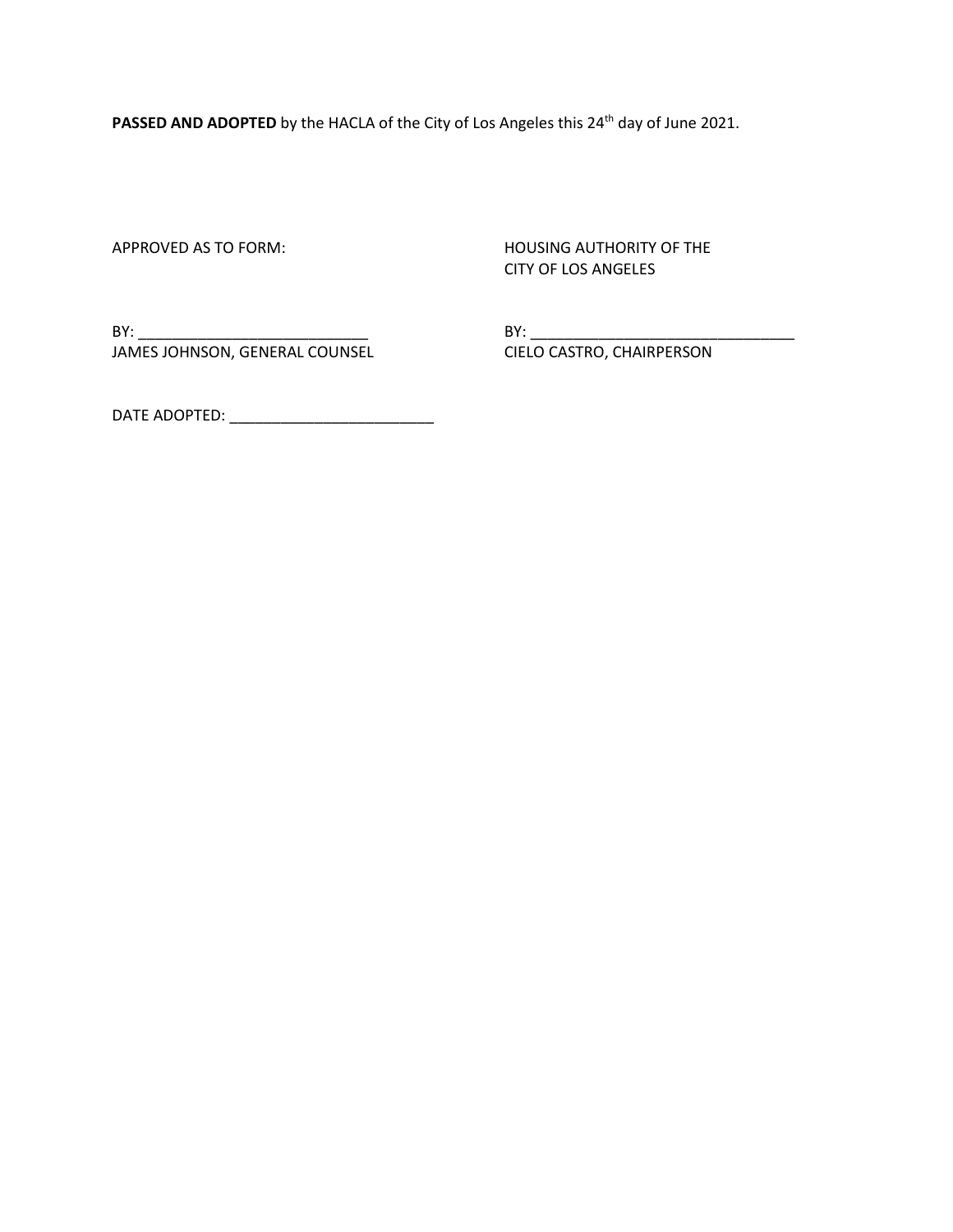# **ATTACHMENT 2.**

## **JORDAN DOWNS SITE MAP**